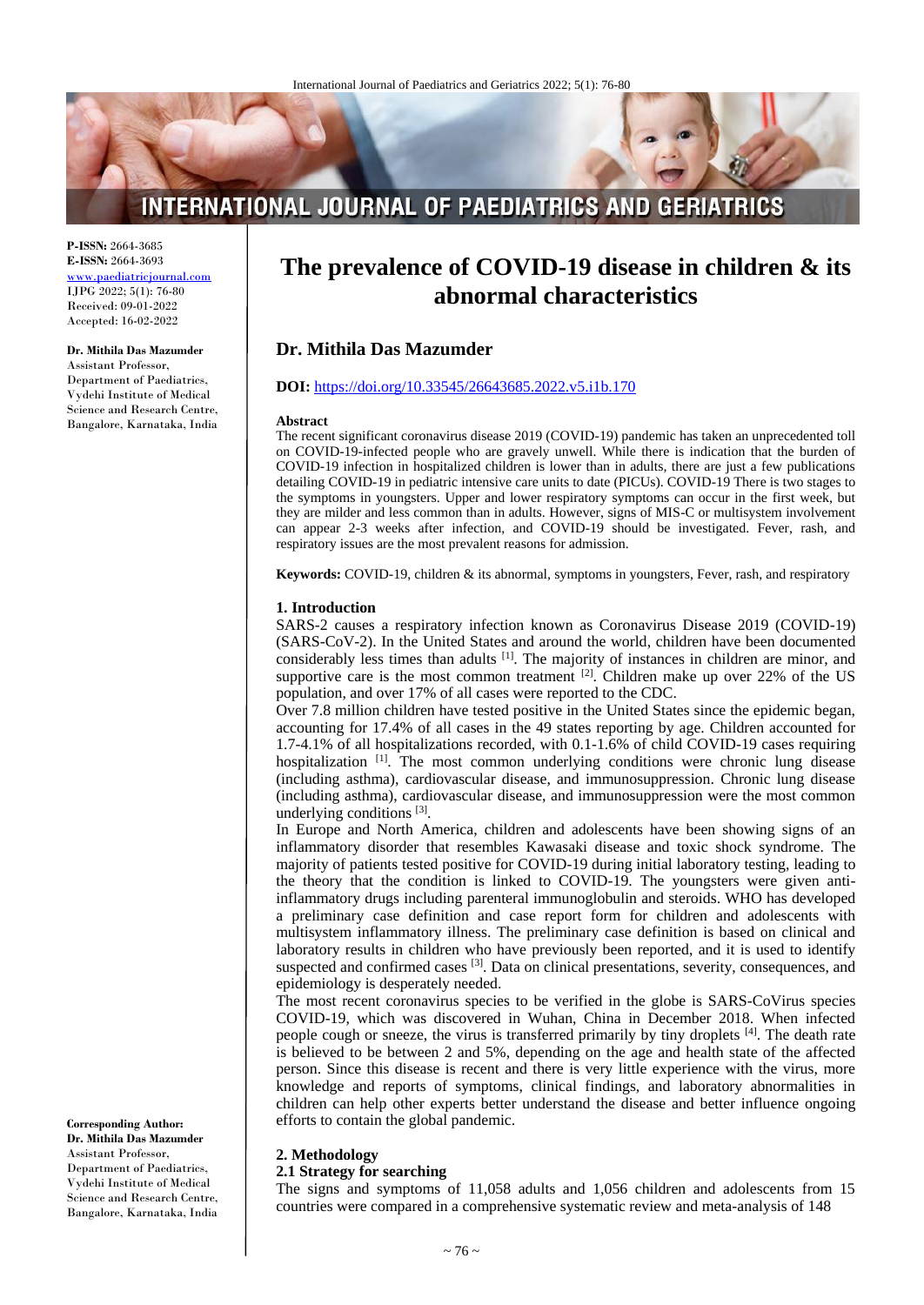studies published between December 1, 2019 and March 28, 2020, which included 149 patients with confirmed SARS-CoV-2/COVID-19 (the majority, 87 percent). In 14 percent of children, asymptomatic infection was discovered, compared to only 5% of adults. The signs and symptoms of children were similar to those of adults; however they were less common <sup>[5]</sup>. Gastrointestinal problems were shown to be more common in children than adults [5, 6].

#### **2.2 Data collection & outcomes**

The main outcome was the frequency of laboratory abnormalities, with the mean and standard deviation of laboratory values being collected wherever available. In our study, hypoxemia (oxygen saturation of .92%), central cyanosis, acute respiratory distress syndrome (ARDS), and the necessity for a ventilator, critical life support, or intensive care unit (ICU) support were all deemed serious diseases [10]. COVID-19 was used to classify mild disease, with any severity level below that being labelled as severe disease.

#### **2.3 Data synthesis & analysis**

For analysis, papers were divided into two groups: mild group and severe group, which included studies on children with mild and severe COVID-19<sup> $[10, 11]$ </sup>. A meta-analysis was performed for each of the laboratory parameters reported in the relevant studies to provide pooled prevalence estimates with their 95 percent confidence intervals (95 percent CI).

The Chi-square test and the  $I^2$  statistic were used to determine whether the included studies were heterogeneous.

## **3. Result**

#### **3.1 Clinical Findings**

#### **3.1.1 Children of all ages**

Children and adults have similar COVID-19 symptoms, although the frequency of symptoms differs. Children under the age of 20 with established Coronavirus 2 causes severe acute respiratory illness (SARS-CoV-2) infection had a prevalence of asymptomatic infections for about 15-42 percent  $[8, 9]$ . Among the 69,703 laboratory-confirmed cases reported to the CDC by children aged 20 by May 30, 2020, both males and females were impacted equally.

| <b>Table 1:</b> in children aged 0 to 9 years; the following symptoms |
|-----------------------------------------------------------------------|
| were the most common                                                  |

| <b>Symptoms</b>         | <b>Population affected in Percentage</b> |
|-------------------------|------------------------------------------|
| Temperature rise        | 45%                                      |
| Cough                   | 47%                                      |
| <b>Breath shortness</b> | 6%                                       |
| Myalgia                 | 12%                                      |
| Rhinorrhea              | 6%                                       |
| Sore throat             | 12%                                      |
| Headaches               | 15%                                      |
| Nausea & Vomiting       | 9%                                       |
| Abdominal pain          | 9%                                       |
| Diarrhea                | 13%                                      |
| Loss of smell & taste   | 1%                                       |

**Table 2:** The following symptoms were more common in children aged 10 to 19 years old

| <b>Symptoms</b>         | <b>Population affected in Percentage</b> |
|-------------------------|------------------------------------------|
| Temperature rise        | 37%                                      |
| Cough                   | 40%                                      |
| <b>Breath shortness</b> | 13%                                      |
| Myalgia                 | 35%                                      |
| Rhinorrhea              | 7%                                       |
| Sore throat             | 30%                                      |
| Headaches               | 47%                                      |
| Nausea & Vomiting       | 9%                                       |
| Abdominal pain          | 7%                                       |
| Diarrhea                | 13%                                      |
| Loss of smell & taste   | 9%                                       |

COVID-19 has been related to an increased risk of myocarditis, but the risk is small (0.15%). Gastrointestinal hemorrhage has been recorded in adults but not in children <sup>[9]</sup>. Neurologic impairment was seen in 22% of children hospitalized with confirmed SARS-CoV-2 infection; however it was only temporary in 88 percent.

## **3.1.2 Infants <12 months of age**

According to clinical trials in China, infants with SARS coronavirus 2 (SARS-CoV-2)-related bronchiolitis are more likely to develop respiratory symptoms than those with other coronaviruses or influenza. Feeding difficulties and a fever with no obvious cause are two further clinical symptoms <sup>[12]</sup>. In infants aged 3 months and younger, fever is the most prevalent symptom (73 percent), followed by cough (38%), rhinitis (36%), respiratory discomfort (26%), and poor feeding (24%). Only four of the infants experienced medical issues (atrial septal defect, intussusception, hypogammaglobulinemia, brain trauma).

Three were asymptomatic, 58 were hospitalized, 13 were admitted to the intensive care unit (ICU), and two required mechanical ventilation in a detailed analysis of 63 infants aged 3 months with laboratory-confirmed SARS-CoV-2

infection. Fever (73%) was the most common symptom, followed by cough (38%) and rhinitis (36%), respiratory discomfort (26%), poor feeding (24%), vomiting (14%), and diarrhea (14%).

## **3.2 Laboratory Findings**

Laboratory testing has a wide range of outcomes. In a metaanalysis of 66 studies in children involving 9335 children (0 to 19 years) with confirmed SARS-CoV-2, the following laboratory abnormalities were discovered (mean proportion)  $(including 1208 with MIS-C)$ <sup>[13]</sup>.

- An increase of 54% in C-reactive protein (CRP).
- Lactate dehydrogenase activity rose by 37%, with a 47 percent increase in serum ferritin.
- 35% of D-dimers have high levels
- There is a 21% increase in procalciton in levels.
- **Lymphocytic leukemia affects 8% of persons.**

#### **3.3 Abnormalities of COVID- 19 in children 3.3.1 Lab abnormalities in mild COVID-19**

Hematological problems were observed in 20 of the 24 studies that were examined, including 610 pediatric patients with mild COVID-19<sup>[20]</sup>. A reduced neutrophil count was the most prevalent hematologic abnormality, with a PPE of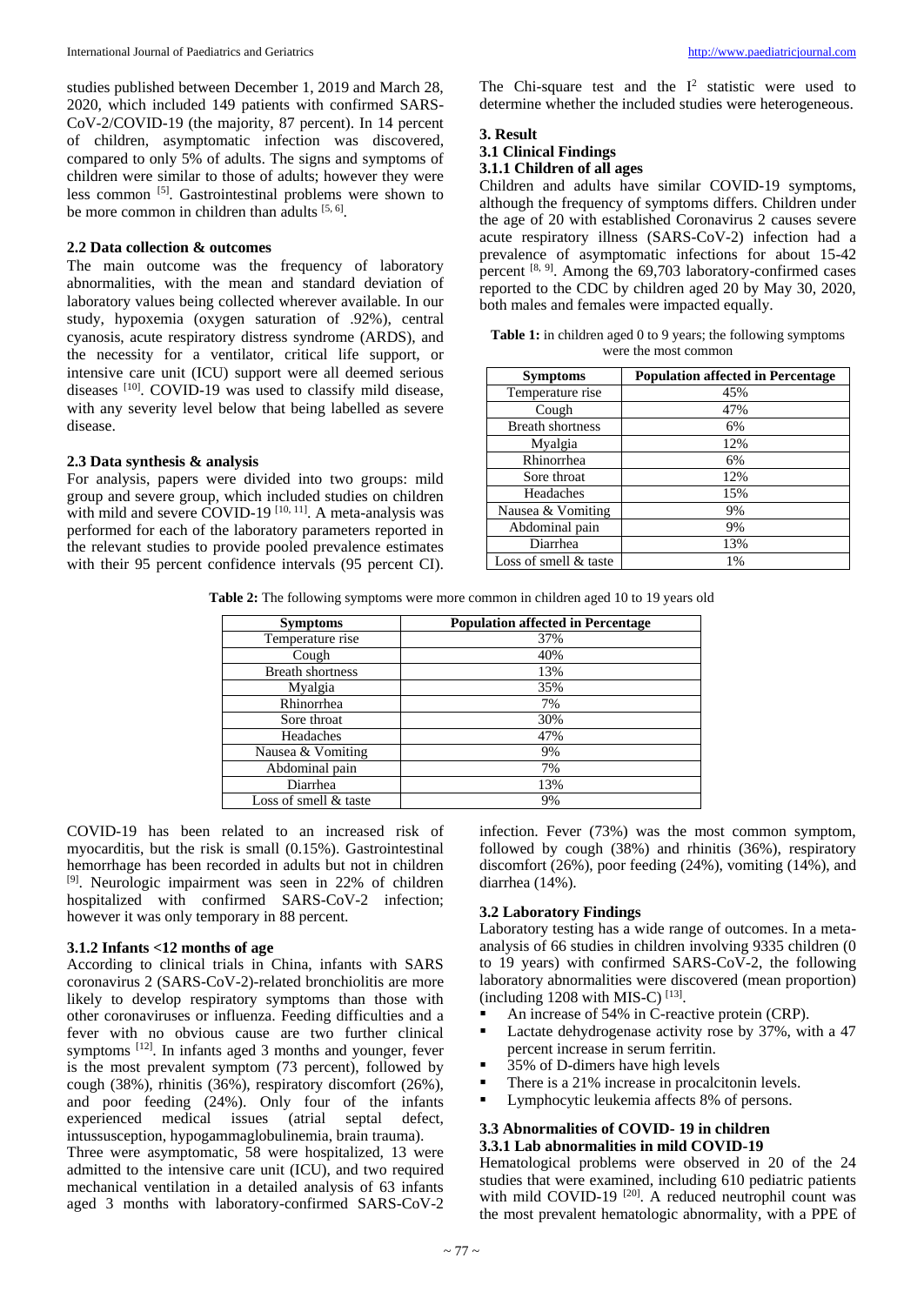38%. C - Reactive protein (CRP), Procalcitonin (PCT), and Lactate Dehydrogenase (LDH) levels were also found to be elevated. The degree of heterogeneity varied among the measures studied, but inflammatory biomarkers had a higher level of heterogeneity [12].

| Table 4: Result of meta-analysis for pediatric patients with mild abnormalities (hematologic) |  |
|-----------------------------------------------------------------------------------------------|--|
|-----------------------------------------------------------------------------------------------|--|

| <b>Measure</b>  | Total no. cases studied | <b>Sample Size</b> | Pooled Prep% | 95% CI   | $I^{2\%}$ | P Value |
|-----------------|-------------------------|--------------------|--------------|----------|-----------|---------|
| <b>WBCs</b>     | 2                       | 193                | 12           | 7        | 15        | 0.25    |
| $\bigstar$ WBCs | 16                      | 416                | 19           | 10       | 60        | 0.01    |
| Neutrophils     | 5                       | 36                 | 10           | 1        | $\Omega$  | 0.84    |
| *Neutrophils    | 6                       | 50                 | 38           | 18       | 54        | 0.01    |
| Lymphocytes     | 10                      | 108                | 18           | 8        | 40        | 0.03    |
| Lymphocytes     | 16                      | 421                | 14           | 7        | 82        | 0.01    |
| Platelets       | 6                       | 77                 | 17           | 5        | $\Omega$  | 0.53    |
| Hemoglobin      | $\overline{4}$          | 39                 | 10           | $\Omega$ | 43        | 0.20    |
| Hemoglobin      | 3                       | 25                 | 5            | $\Omega$ | $\Omega$  | 0.34    |

## **3.3.2 Lab abnormalities in severe COVID-19**

Only 6 out of the 24 research added on the review addressed laboratory abnormalities in children with severe COVID-19, with a total of 14 pediatric patients  $[22, 24]$ . A lower-thanexpected frequency of changes in leukocyte count was detected, with only a few patients (4/16, 25%) having higher

counts. Only one patient (11.1%) experienced a rise in CD8+ cell counts in two trials (n=9 patients) that reported lymphocyte subsets. Natural killer cell numbers were down 66.6 percent (6/9) of the time. In up to 75% of instances, IL-10 was the most commonly increased cytokine.

**Table 5:** Characteristics of laboratory findings in severe COVID-19.

| Number of cases (patients) |                                | 10                       | $1*$                     | $\overline{2}$           | $2*$                     | $\mathbf{1}$                   | $\mathbf{1}$             |  |
|----------------------------|--------------------------------|--------------------------|--------------------------|--------------------------|--------------------------|--------------------------------|--------------------------|--|
| Age                        |                                | 3, 172                   | 11, 13                   | $\mathbf{1}$             | Infant                   | $\mathbf{1}$                   | 12                       |  |
| Hematologic                |                                |                          |                          |                          |                          |                                |                          |  |
| <b>WBCs</b>                | $\uparrow$ n (%)               | 2(25)                    | 1(50)                    | $\theta$                 | 1(100)                   | $\mathbf{0}$                   | $\mathbf{0}$             |  |
| N(%)                       | $\Omega$                       | $\Omega$                 | $\Omega$                 | $\Omega$                 |                          | $\Omega$                       | $\Omega$                 |  |
| Mean (SD)                  | 8.1(4.0)                       | 8.0(5.3)                 | 8.0                      | 20.4                     | $\overline{4}$           | 12.0                           | 12.0                     |  |
| Neutrophils                | $\uparrow$ n (%)               | 2(25)                    | $\equiv$                 | $\theta$                 | $\equiv$                 | $\equiv$                       | 1(100)                   |  |
| $\downarrow$ N $(\% )$     | 1(12.5)                        | $\overline{\phantom{m}}$ | $\Omega$                 | $\equiv$                 | $\overline{\phantom{0}}$ | $\Omega$                       | $\Omega$                 |  |
| Mean (SD)                  | 4.3(3.5)                       |                          | 1.9                      |                          | 0.8                      | 7.8                            | 7.8                      |  |
| Lymphocytes                | $\uparrow$ n (%)               | 2(25)                    | $\Omega$                 | 1(100)                   | $\Omega$                 | $\equiv$                       | $\Omega$                 |  |
| $\downarrow$ N $(%)$       | 1(12.5)                        | 1(50)                    | $\Omega$                 | 1(100)                   | $\equiv$                 | $\Omega$                       | $\Omega$                 |  |
| Mean $(SD)$                | 3.0(1.7)                       | 2.0(0.7)                 | 5.21                     | 10                       | 2.21                     | 2.50                           | 2.50                     |  |
| Hemoglobin (g/L)           | $\uparrow$ n (%)               | 1(12.5)                  | $\theta$                 | $\theta$                 | $\overline{\phantom{m}}$ | -                              | -                        |  |
| LN(%)                      | 3(37.5)                        | 1(50)                    | $\Omega$                 | $\overline{\phantom{0}}$ | $\qquad \qquad -$        |                                | $\overline{\phantom{0}}$ |  |
| Mean $(SD)$                | 119.4 (27.6)                   | 126.5(37.5)              | 112                      | $\equiv$                 | $\equiv$                 | 110                            | 110                      |  |
| Platelets                  | $\uparrow$ n (%)               |                          | $\Omega$                 | 1(100)                   | $\equiv$                 | $\qquad \qquad \longleftarrow$ | $\qquad \qquad -$        |  |
| $\downarrow$ N $(%)$       |                                | $\Omega$                 | $\theta$                 |                          | $\equiv$                 | $\overline{\phantom{0}}$       | $\equiv$                 |  |
| Mean (SD)                  |                                | 192.7(13)                | 410                      | 232                      | 215                      | 190                            | 190                      |  |
| $CD3 + T$ (%)              | $\uparrow$ n (%)               | 3(37)                    | $\equiv$                 | $\equiv$                 | $\equiv$                 | $\equiv$                       | $\Omega$                 |  |
| $\downarrow$ N $(%)$       | $\Omega$                       | $\overline{\phantom{0}}$ | $\overline{\phantom{0}}$ | $\overline{\phantom{0}}$ | $\equiv$                 | 1(100)                         | 1(100)                   |  |
| Mean (SD)                  | 69(9.9)                        | $\equiv$                 | ÷.                       | $\overline{\phantom{0}}$ | $\equiv$                 | 40.1                           | 40.1                     |  |
| $CD8 + T$ (%)              | $\uparrow$ n (%)               | 1(12)                    | $\Omega$                 | $\theta$                 | $\Omega$                 | $\mathbf{0}$                   | $\overline{0}$           |  |
| $\downarrow$ N $(%)$       | $\Omega$                       | $\equiv$                 | $\equiv$                 | $\overline{\phantom{0}}$ | $\equiv$                 | $\theta$                       | $\Omega$                 |  |
| Mean (SD)                  | 29.7 (12.5)                    | $\equiv$                 | $\equiv$                 |                          | $\equiv$                 | 18.7                           | 16.7                     |  |
| $CD4 + T$ (%)              | $\uparrow$ , n $(\frac{9}{9})$ | 4(50)                    | $\mathbf{0}$             | $\mathbf{0}$             | $\Omega$                 | $\theta$                       | $\mathbf{0}$             |  |
| $\downarrow$ N $(%)$       |                                | $\theta$                 | $\boldsymbol{0}$         | $\boldsymbol{0}$         | $\overline{0}$           | $\theta$                       | $\Omega$                 |  |
| Mean (SD)                  | 35.0(6.1)                      | $\overline{\phantom{m}}$ | $\equiv$                 | $\equiv$                 | $\equiv$                 | 21.2                           | 21.2                     |  |

#### **4. Discussion**

Up to 10% of newborns who test positive for COVID-19 may develop severe illness that necessitates the use of supplemental oxygen and other rigorous treatments. In general, test alterations are minimal in children with mild illness. When compared to people with moderate disease, With a PPE of only 13%, the leukocyte count is larger, and the general pattern of derangement is uneven. Elevated CK-

MB levels were reported to be greater than local criterion in one-third of mild COVID-19 cases in children. This could be a sign of viral infiltration in cardiac tissue, which is one of the organs that produces the viral receptor (angiotensin converting enzyme2; Diffusion of oxygen), or cardiac ischemia as a result of the mysterious disease's frequent intravascular coagulopathy.

We suggest that PCT levels in children be monitored on a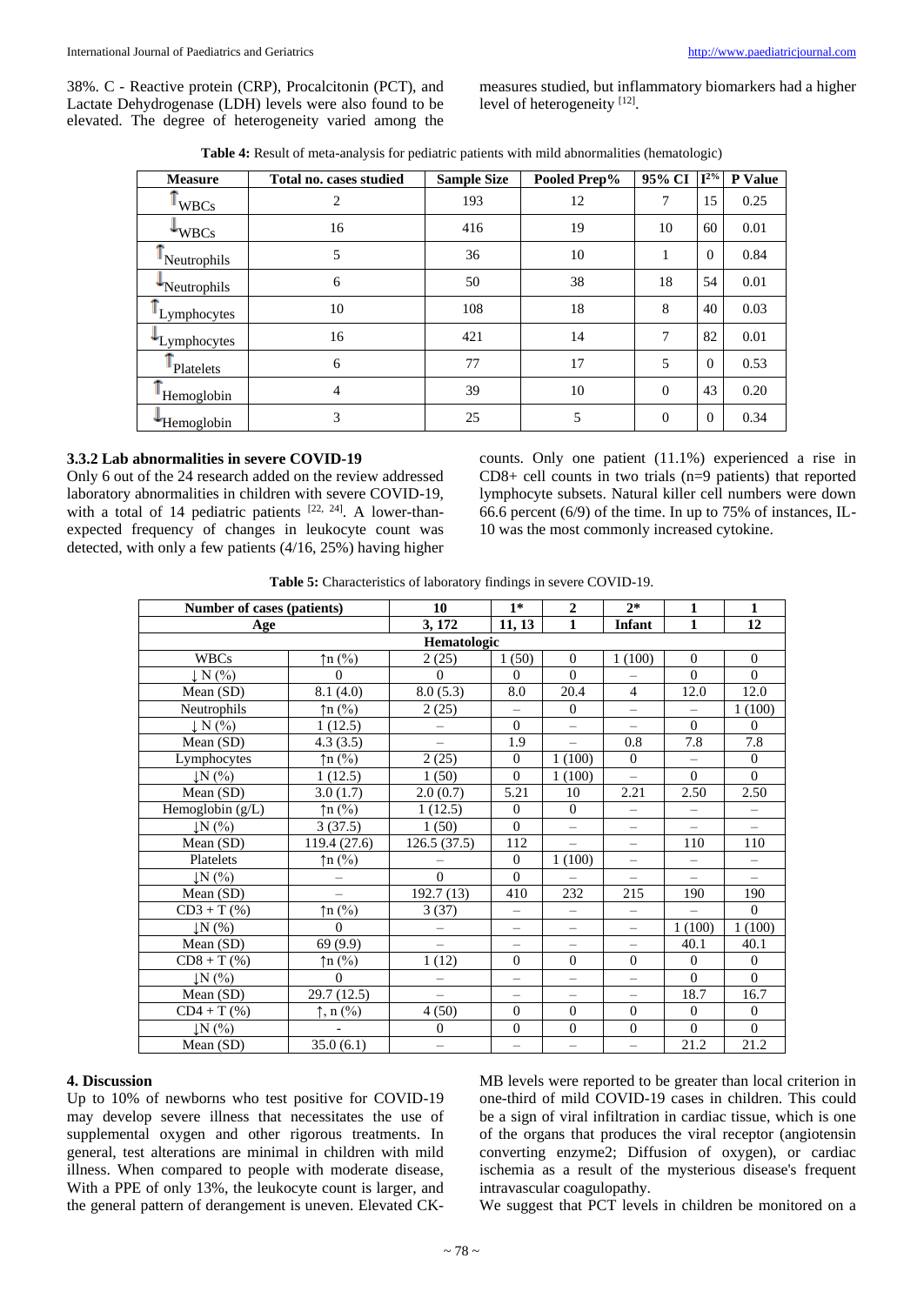regular basis as a potential indicator of bacterial superinfection (pulmonary or systemic) and clinical deterioration the most common laboratory findings in children with severe COVID-19 are listed in Table 5. Surprisingly, we found that female children have higher leukocyte and neutrophil counts, as well as higher LDH levels, when comparing male and female infants. The disparities between children and adults must be examined further because lymphopenia and immunological dysregulation can affect the severity of sickness.

#### **5. Conclusion**

Since the outbreak began, almost 7.8 million children have tested positive in the United States, accounting for 17.4 percent of all cases in the 49 states reporting by age. Children were responsible for 1.7-4.1 percent of all hospitalizations, with 0.1-1.6 percent of kid COVID-19 cases necessitating hospitalization. The leukocyte count is larger in persons with moderate disease, with a PPE of only 13%, and the general pattern of derangement is uneven. Elevated CK-MB levels were reported to be greater than local criterion in one-third of mild COVID-19 cases in children. Children who were not previously vulnerable become vulnerable as a result of the COVID19 catastrophe. Health, education, and family support services should use the lessons learned from the crisis to establish more resilient and crisis-proof kid policies, data, and service infrastructures.

#### **6. References**

- 1. Ismail SA, Saliba V, Bernal JL, Ramsay ME, Ladhani SN. SARS-CoV-2 infection and transmission in educational settings: A prospective, cross-sectional analysis of infection clusters and outbreaks in England. The Lancet Infectious Diseases. 2021;21(3):344-353.
- 2. Jiehao C, Jin X, Daojiong L, Zhi Y, Lei X, Zhenghai Q, *et al*. A case series of children with 2019 novel coronavirus infection: clinical and epidemiological features. Clinical Infectious Diseases. 2020;71(6):1547- 1551.
- 3. Yang PU, Liu P, Li D, Zhao D. Corona Virus Disease 2019, a growing threat to children? The Journal of infection. 2020;80(6):671.
- 4. Liguoro I, Pilotto C, Bonanni M, Ferrari ME, Pusiol A, Nocerino A, *et al*. SARS-COV-2 infection in children and newborns: a systematic review. European journal of pediatrics. 2020;179:1029-1046.
- 5. Stokes EK, Zambrano LD, Anderson KN, Marder EP, Raz KM, Felix SEB, *et al*. Coronavirus disease 2019 case surveillance-United States, January 22–May 30, 2020. Morbidity and Mortality Weekly Report. 2020;69(24):759.
- 6. Poletti P, Tirani M, Cereda D, Trentini F, Guzzetta G, Sabatino G, *et al*. Association of age with likelihood of developing symptoms and critical disease among close contacts exposed to patients with confirmed sars-cov-2 infection in italy. JAMA network open. 2021;4(3):e211085-e211085.
- 7. Bellino S, Punzo O, Rota MC, Del Manso M, Urdiales AM, Andrianou X, *et al*. COVID-19 disease severity risk factors for pediatric patients in Italy. Pediatrics. 2020;146(4).
- 8. Viner RM, Ward JL, Hudson LD, Ashe M, Patel SV, Hargreaves D, *et al*. Systematic review of reviews of

symptoms and signs of COVID-19 in children and adolescents. Archives of disease in childhood. 2021;106(8):802-807.

- 9. Han MS, Choi EH, Chang SH, Jin BL, Lee EJ, Kim BN, *et al*. Clinical characteristics and viral RNA detection in children with coronavirus disease 2019 in the Republic of Korea. JAMA pediatrics. 2021;175(1):73-80.
- 10. Badal S, Bajgain KT, Badal S, Thapa R, Bajgain BB, Santana MJ. Prevalence, clinical characteristics, and outcomes of pediatric COVID-19: A systematic review and meta-analysis. Journal of Clinical Virology. 2021;135:104715.
- 11. Ma H, Hu J, Tian J, Zhou X, Li H, Laws MT, *et al*. A single-center, retrospective study of COVID-19 features in children: a descriptive investigation. BMC medicine. 2020;18(1):1-11.
- 12. Henry Brandon Michael, Benoit Stefanie de Oliveira W, Maria Helena Santos, Hsieh Wan Chin, Benoit Justin, Ballout Rami A, *et al*. Laboratory abnormalities in children with mild and severe coronavirus disease 2019 (COVID-19): A pooled analysis and review. Clinical Biochemistry, S0009912020303313, 2020.
- 13. Henry BM, Lippi G, Plebani M. Laboratory abnormalities in children with novel coronavirus disease 2019. Clinical Chemistry and Laboratory Medicine (CCLM). 2020;58(7):1135-1138.
- 14. De Souza TH, Nadal JA, Nogueira RJ, Pereira RM, Brandão MB. Clinical manifestations of children with COVID‐19: A systematic review. Pediatric pulmonology. 55(8):1892-1899.
- 15. Deville JG, Song E, Ouellette CP. COVID-19: Clinical manifestations and diagnosis in children. Up To Date, Post, TW (Ed), Up To Date, Waltham, MA, 2021.
- 16. Kabeerdoss J, Pilania RK, Karkhele R, Kumar TS, Danda D, Singh S. Severe COVID-19, multisystem inflammatory syndrome in children, and Kawasaki disease: immunological mechanisms, clinical manifestations and management. Rheumatology international. 2021;41(1):19-32.
- 17. Parri N, Lenge M, Cantoni B, Arrighini A, Romanengo M, Urbino, A, *et al*. COVID-19 in 17 Italian pediatric emergency departments. Pediatrics. 2020;146(6).
- 18. Steinberger S, Lin B, Bernheim A, Chung M, Gao Y, Xie Z, *et al*. CT features of coronavirus disease (COVID-19) in 30 pediatric patients. American Journal of Roentgenology, 2020, 1303-1311.
- 19. Irfan O, Muttalib F, Tang K, Jiang L, Lassi ZS, Bhutta Z. Clinical characteristics, treatment and outcomes of paediatric COVID-19: A systematic review and metaanalysis. Archives of disease in childhood. 2021;106(5):440-448.
- 20. She J, Liu L, Liu W. COVID‐19 epidemic: disease characteristics in children. Journal of medical virology. 2020;92(7):747-754.
- 21. Chen Y, Zhou H, Zhou Y, Zhou F. Prevalence of selfreported depression and anxiety among pediatric medical staff members during the COVID-19 outbreak in Guiyang, China. Psychiatry research. 2020;288:113005.
- 22. Zimmermann P, Curtis N. Why is COVID-19 less severe in children? A review of the proposed mechanisms underlying the age-related difference in severity of SARS-CoV-2 infections. Archives of